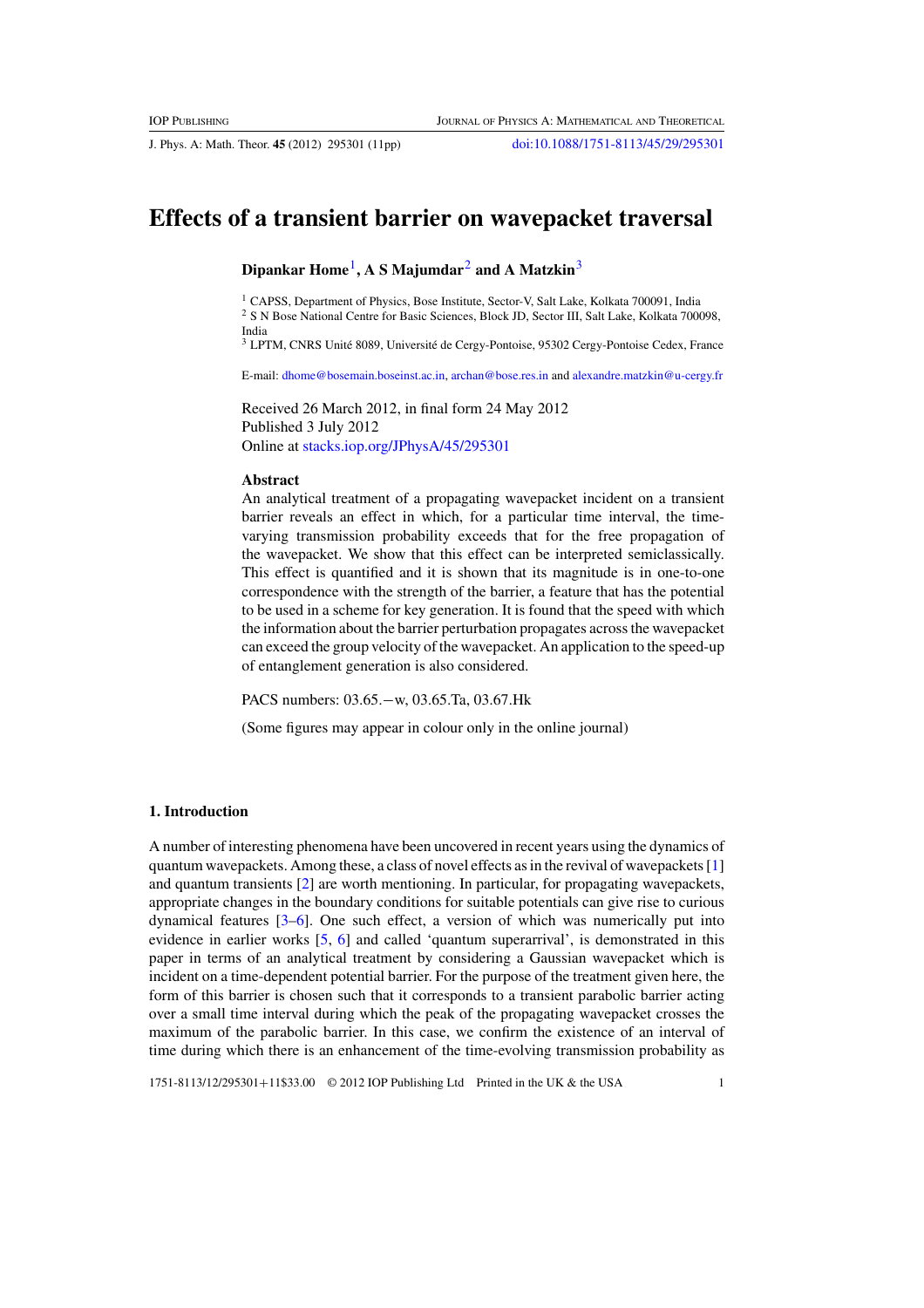<span id="page-1-0"></span>compared to the case of a wavepacket freely propagating in the absence of any potential barrier. We further show that this effect can be explained semiclassically by analyzing the underlying classical dynamics encapsulated in the path integral form of the evolution operator.

The term 'superarrival' used in [\[5](#page-10-0), [6\]](#page-10-0) refers precisely to this early increase (relative to the free case) in the transmission probability. In the usual studies, the transmission/reflected probabilities for the scattering of wavepackets by potential barriers are calculated after a complete time evolution when the asymptotic values have been attained. In this work, based on the analytical solution of the relevant time-dependent Schrödinger equation, a phenomenon is displayed which occurs during the time evolution of such a probability that is found to have the following salient features. While the effect of barrier perturbation resulting in early arrivals is discernible by measuring the transmission probability, it becomes more pronounced with the increase of the rate at which the barrier perturbation occurs (in the case considered, it is the strength of the barrier). Furthermore, it is shown that the effect of barrier perturbation propagates across the wavepacket at a speed that depends upon the strength of the barrier, thereby leading to the notion of *'information velocity'*.

In particular, for appropriate choices of the relevant parameters, it is shown that this information velocity can be higher than the group velocity of the incident wavepacket, thereby leading to earlier arrival times. Here, a local change in the potential affects a wavepacket globally through its time evolution where the wavefunction plays the role of a *carrier* through which the information about the barrier perturbation is transmitted. Interestingly, by exploiting this feature, there is the possibility to develop a scheme for communication whose basic idea is indicated in this paper. For this, we proceed by first delineating the relevant details of the analytical treatment that leads to earlier arrival times (section [2\)](#page-2-0). We then give a dynamical interpretation of the phenomenon in terms of the path integral propagator (section [3\)](#page-6-0), before considering applications to communication and entanglement generation, as discussed in section [4.](#page-7-0)

### **2. Transmission through a time-dependent parabolic barrier**

## *2.1. Time-dependent solutions*

We begin our analysis by considering a Gaussian wavepacket peaked at *q*0:

$$
\psi(x,t_0) = \left(\frac{2m}{\pi\alpha_0^2}\right)^{1/4} e^{-m[x-q_0]^2/\alpha_0^2} e^{ip_0[x-q_0]/\hbar}
$$
\n(1)

which is incident on a time-dependent barrier given by

$$
V(x,t) = -\frac{1}{2}mk e^{-g(t-t_B)^2}x^2,
$$
\t(2)

that corresponds to the appearance of a parabolic barrier during a small time interval. This is achieved by choosing a Gaussian form for the time window, with the parameters  $t_B$  and *g* indicating the peak time and inverse width of the window, respectively. *k* determines the barrier strength.

The solutions of the Schrödinger equation for the time-dependent parabolic barrier can be obtained exactly by employing different methods, such as algebraic methods [\[7,](#page-10-0) [8](#page-10-0)], dynamical invariant methods [\[9](#page-10-0)] or path-integral propagator methods [\[10\]](#page-10-0). These methods are usually transposed from the better known time-dependent harmonic oscillator problem (see [\[11](#page-10-0)] and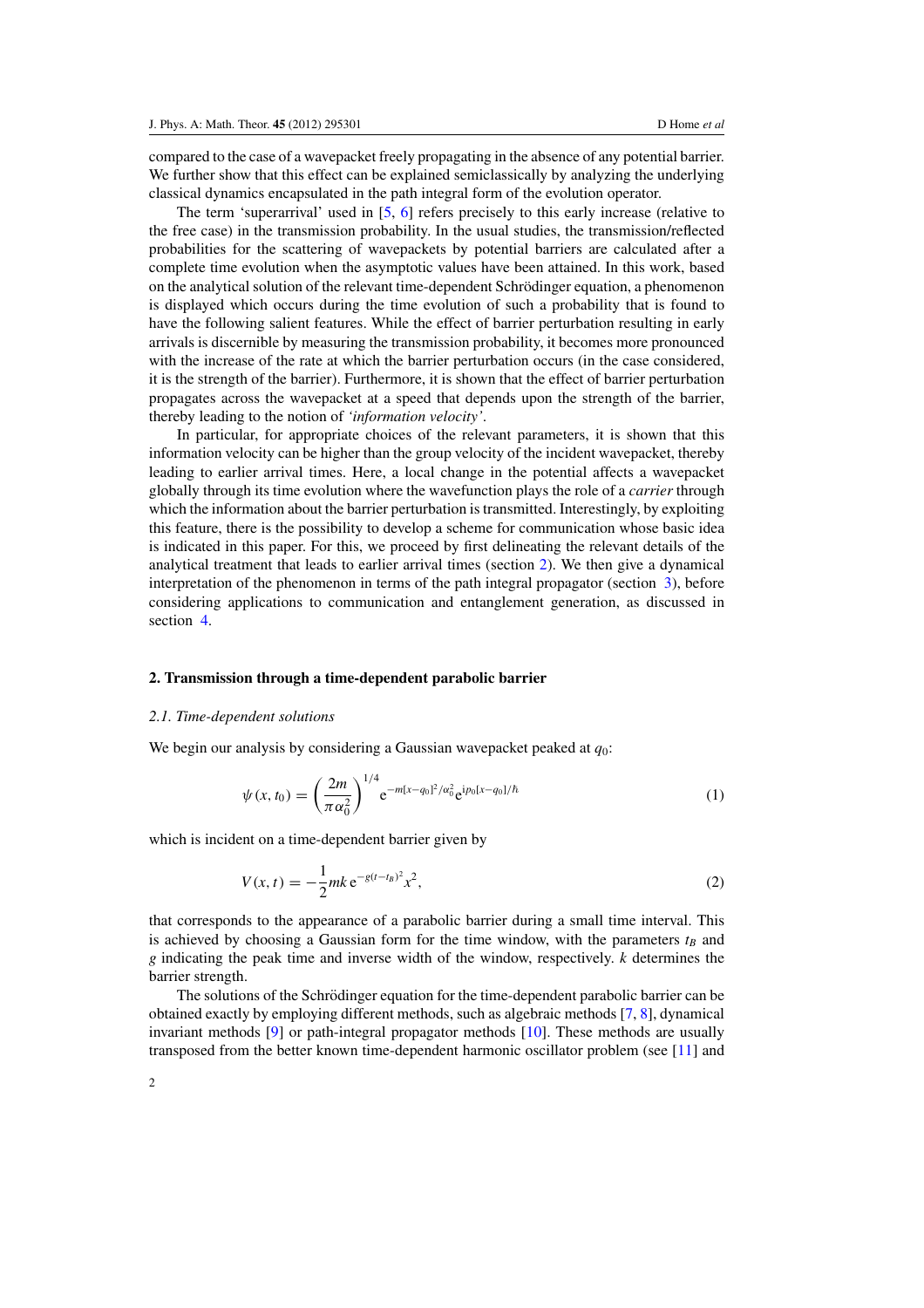<span id="page-2-0"></span>references therein). Here we look for the solutions by starting from the ansatz

$$
\psi(x,t) = \left(\frac{2m}{\pi\alpha^2(t)}\right)^{1/4} e^{-[x-q(t)]^2 \left(\frac{m}{\alpha(t)^2} - \frac{im\alpha'(t)}{2\hbar\alpha(t)}\right)} e^{ip(t)[x-q(t)]/\hbar} e^{\frac{i}{2\hbar}[p(t)q(t)-p_0q_0]} e^{\frac{-i}{2}[\phi(t)-\phi_0]},\tag{3}
$$

obtained by combining the path-integral properties for quadratic Lagrangians (discussed below) with the properties of Ermakov systems. Ermakov systems involve dynamical invariants (in the form of the 'Ermakov invariant') while allowing to make a straightforward connection with classical equations of motion (see [\[12](#page-10-0)] and references therein). It can be checked by direct substitution that equation  $(3)$  obeys the Schrödinger equation with the initial condition (1), provided  $q(t)$  and  $p(t)$  obey the classical equations of motion, i.e.

$$
\partial_t^2 q(t) = \omega^2(t) q(t) \tag{4}
$$

and  $\partial_t p(t) = m \partial_t^2 q(t)$ , with  $q_0 \equiv q(t_0)$  and  $p_0 \equiv p(t_0)$ ;  $\alpha(t)$  is a solution of the nonlinear equation

$$
\frac{\partial_t^2 \alpha(t)}{\alpha(t)} - \omega^2(t) = \frac{4\hbar^2}{\alpha^4(t)}.
$$
\n(5)

This nonlinear equation forms with the linear equation  $(4)$  an Ermakov pair  $[12]$  $[12]$ . This means that  $\alpha(t)$  can be expressed in terms of two linearly independent solutions of equation [\(4\)](#page-3-0), the precise choice of a given function  $\alpha(t)$  depending on two arbitrary constants (denoted *I* and *c* in [\[12\]](#page-10-0)). These are fixed so that initially  $\alpha(t_0) = \alpha_0$  and  $\alpha'(t_0) = 0$ , as required so that equation (1) is consistent with equation [\(3\)](#page-3-0). One then has  $q(t) = \sqrt{2I}\alpha(t) \sin \phi(t)$ , where  $\phi(t)$  which appears in equation [\(3\)](#page-3-0) is known in the context of Ermakov systems as the phase function; it is given by  $\partial_t \phi(t) = 2\hbar \alpha^{-2}(t)$ . Note that Ermakov systems have often been employed in order to study the solutions of the classical time-dependent harmonic oscillator [\[11](#page-10-0)]. Besides transforming an ubiquitous nonlinear equation into a linear one, they offer several advantages: for example by construction  $\alpha(t)$  is a positive definite quadratic form [\[12\]](#page-10-0), ensuring that  $\psi(x, t)$  given by equation [\(3\)](#page-3-0) is normalizable.

## *2.2. A measure of early arrivals*

We consider situations in which an initial Gaussian wavefunction (1) lies far on the negative axis and is launched at  $t_0$  toward the right. The wavepacket spreads while traveling to the right (with the spread controlled by  $\alpha(t)$ ). A detector placed at a point  $x_T$  far beyond  $q_0$  measures the time-dependent transmission probability by counting the transmitted particles arriving there up to various instants. At any instant *before* the asymptotic value of the reflection probability is attained, the time evolving transmission probability in the region  $x_T \le x < \infty$  is given by

$$
T(x_T, t) = \int_{x_T}^{\infty} |\psi(x, t)|^2 dx
$$
 (6)

and then it follows from equation [\(3\)](#page-3-0) that

$$
T(x_T, t) = \frac{1}{2} \text{erfc} \bigg[ \frac{\sqrt{2m}(x_T - q(t))}{\alpha(t)} \bigg].
$$
 (7)

For definiteness we will take  $T(x_T, t)$  to describe the probability of the arrival of the wavepacket at  $x = x_T$  at time *t*. Recall that the notion of arrival times in quantum mechanics is ambiguous [\[13](#page-10-0)] and that strictly speaking  $T(x_T, t)$  corresponds to the probability that the particle is found at  $x > x_T$  when performing a position measurement.

We compute the transmission probabilities for various sets of parameters. In order to assess the influence of the appearance of the time-dependent barrier on the transmitted wavepacket, we set  $t_B$  in equation (2) so that the maximum of the free Gaussian reaches  $x = 0$  when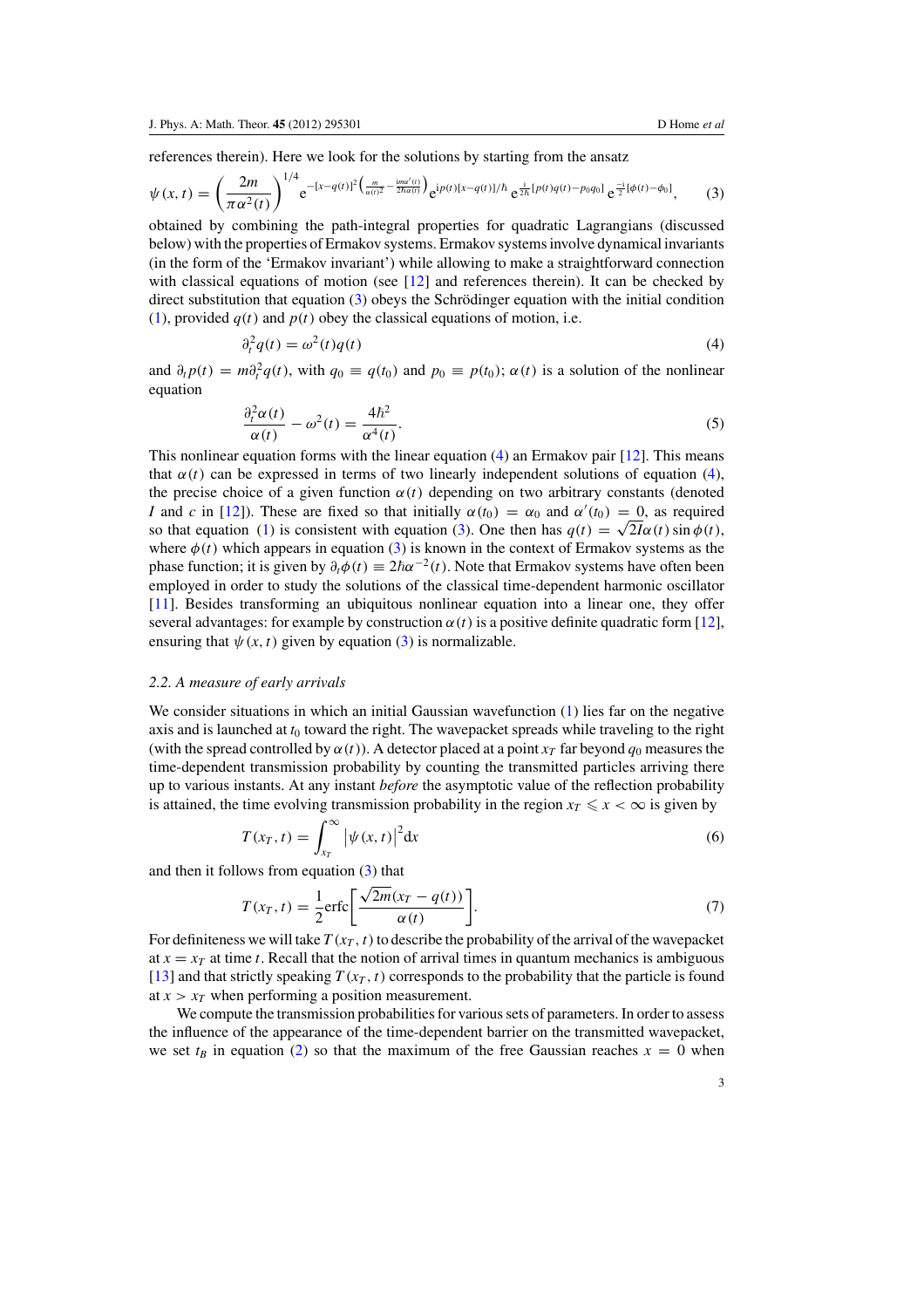<span id="page-3-0"></span>

**Figure 1.** Features of wavepacket transmission for a system with parameters  $q_0 = -10^3$ ,  $p_0 =$ 10, *m* = 5 · 10<sup>4</sup>,  $\alpha^2(t_0) = 10^7$ ,  $t_B = 5 \cdot 10^6$ ,  $g = 10^{-10}$  (atomic units). (*a*) The transmission probability  $T(t)$  is plotted for the free case (black curve) and for several time-dependent barriers characterized by different strengths:  $k/10^{11} = 1, 3, 6, 9, 15$  (the curve color goes from light blue to red (from top to bottom) as *k* increases). (*b*) The ratio  $v_I(k)/v_g$  between the barrier perturbed information velocity and the free group velocity is plotted as a function of the barrier strength *k*. (*c*) The magnitude of early arrivals  $\eta$  is plotted versus *k*. For the values of *k* considered in (*a*),  $t_d/t_B$ ranges from 4.55 to 13.80, whereas  $t_c/t_B$  ranges from 15.94 to 15.99.

the barrier strength is the greatest, i.e.  $V(x, t_B) = -\frac{1}{2}m kx^2$  and  $q_f(t_B) = 0$  where *f* denotes the free case  $(k = 0)$ . Taking identical initial Gaussians in the free and barrier cases, we can appropriately choose the initial position and momentum parameters of the initial wavefunction so that  $\psi(x, t)$  and  $\psi_f(x, t)$  remain almost identical up to times slightly below  $t = t_B$ . At that point, the rising barrier perturbs the wavepacket, whereas in the free case the Gaussian keeps propagating with an average momentum  $p_f(t) = p_0$ . Note that depending on the barrier height *k* and width *g*, part of the wavepacket can be reflected; the transmitted and reflected parts are described by the right and left tails of equation (3) respectively, that spread as *t* increases.

The transmission probabilities are plotted (as a function of time) in figure  $1(a)$  $1(a)$  in the free case (black curve) and for barriers with increasing strength (as the coloring goes from blue to red). We denote the transmitted probability for the free and the barrier-perturbed cases as  $T_f(t)$ and  $T_k(t)$ , respectively. We observe that  $T_k(t) > T_f(t)$  during the time interval  $t_d < t < t_c$ (corresponding to early arrival times when compared to free propagation). Here  $t<sub>B</sub>$  is taken as the instant at which the perturbation starts,  $t_c$  is the instant when the free and the perturbed curves cross each other and *t<sup>d</sup>* is the time from which the curve corresponding to the perturbed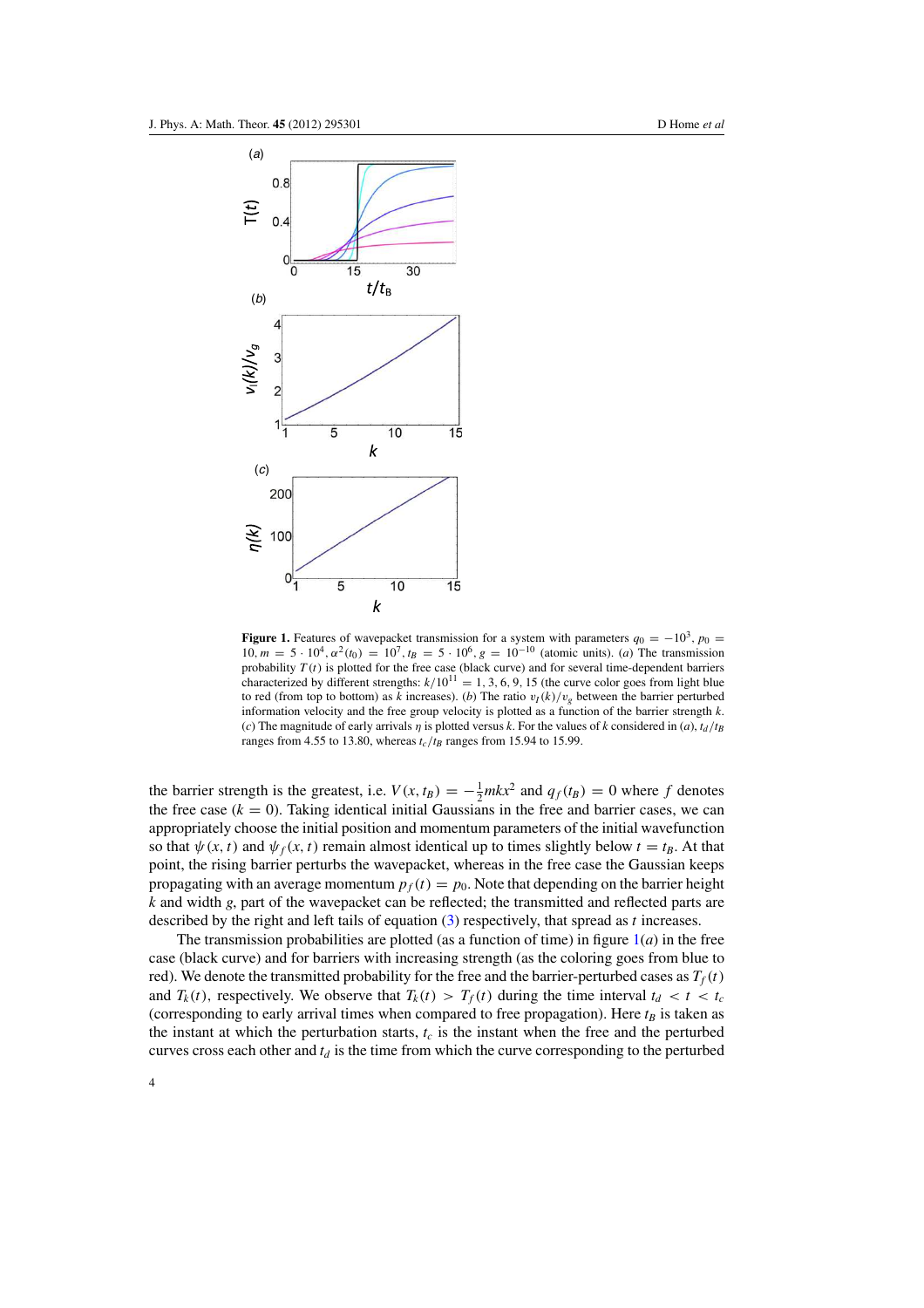<span id="page-4-0"></span>

**Figure 2.** Same as figure 1 but for a system with parameters  $q_0 = -10^3$ ,  $p_0 = 2$ ,  $m = 1$ ,  $\alpha^2(t_0) =$  $5, t_{B} = 500, g = 1/500$  (atomic units). The transmission probability  $T(t)$  is plotted for the free case (black curve) and for several time-dependent barriers characterized by the strengths:  $k = 1/10000, 1/5000, 1/2500, 1/1000, 1/500, 1/200, 1/100$  (the curve color goes from light blue curve to red (from top to bottom) as *k* increases). For the values of *k* considered in (*a*),  $t_d/t_B$ ranges from 1.05 to 6.44, whereas  $t_c/t_B$  ranges from 10.59 to 10.98.

case starts deviating from that in the free case, so that  $t_c > t_d > t_B$ .  $t_d$  is determined as the time for which the signal strength reaches a given threshold; experimentally this is related to the detector efficiency (for the numerical applications given in this work we have set this threshold to be 1% of the maximum signal strength).

We now define the quantity  $\eta$  which determines the magnitude of this effect given by

$$
\eta(k) = \frac{I_k - I_f}{I_f},\tag{8}
$$

where  $I_k$  and  $I_f$  are defined with respect to the time interval  $\Delta t = t_c - t_d$  during which superarrival occurs, as follows:

$$
I_k = \int_{\Delta t} T_k(t) dt; \quad I_f = \int_{\Delta t} T_f(t) dt.
$$
 (9)

The magnitude of early arrival  $\eta$  is a function of the barrier strength *k*. In figures  $1(c)$  and  $2(c)$  $2(c)$ we plot  $\eta$  versus  $k$  for a couple of different sets of parameter values.

Next, in order to determine how fast the information about barrier perturbation travels to the detector, we note that the observer who records the growth of the transmission probability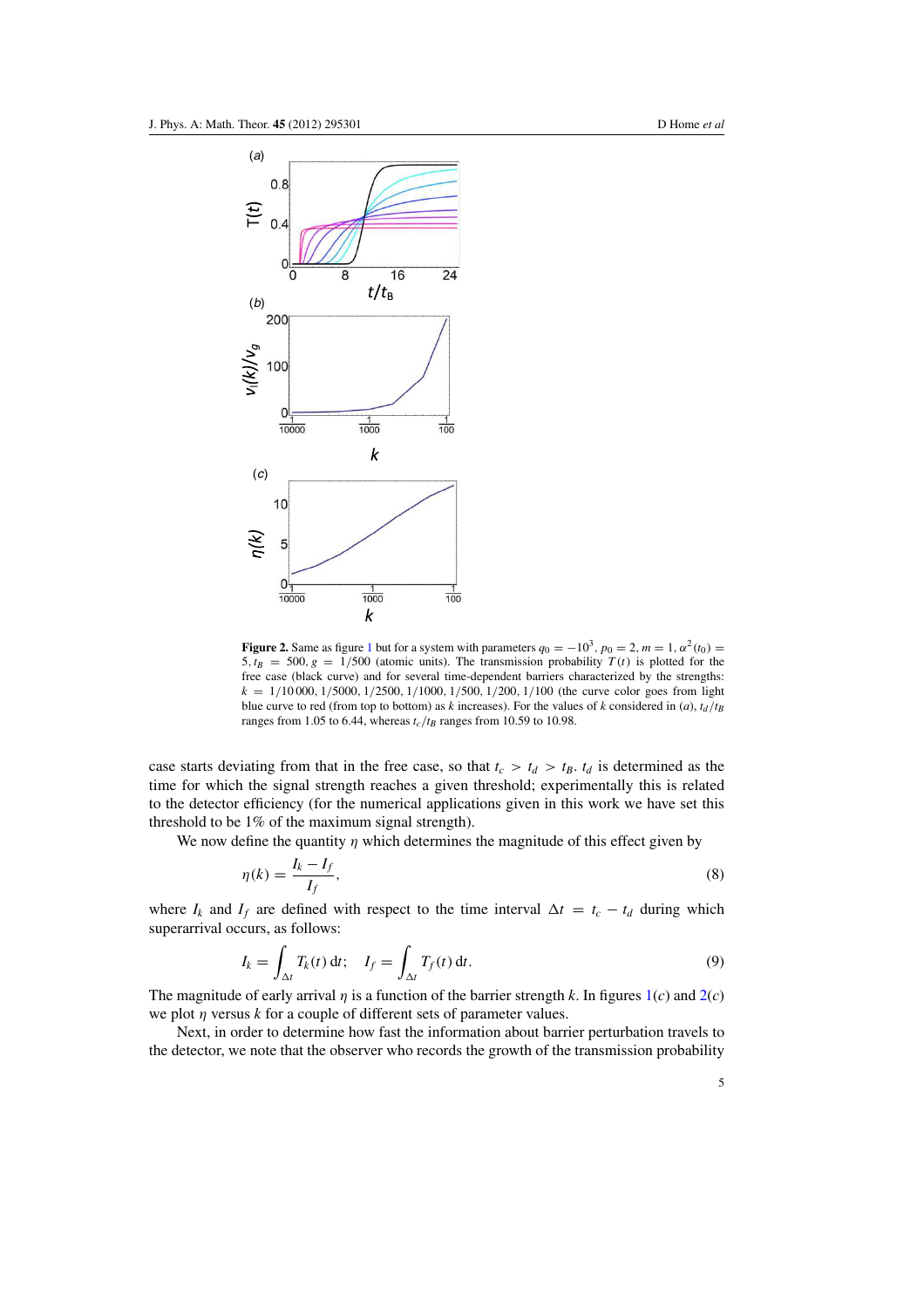<span id="page-5-0"></span>becomes aware of the perturbation (occurring from the instant  $t_B$ ) at the instant  $t_d$  when the transmission probability starts deviating from the free case. If the potential barrier and the detector are separated by the distance  $D$ , one can define<sup>[4](#page-6-0)</sup> an information velocity  $v_I$  by

$$
v_I(k) = \frac{D}{t_d - t_B}.\tag{10}
$$

We compute  $v_I(k)$  and plot the function  $v_I(k)/v_g$  (where  $v_g$  refers to the group velocity of the wavepacket in the free case) versus the strength of the barrier (figure  $1(b)$  $1(b)$ ). Note that information of barrier perturbation travels from the barrier to the detector with a velocity which could exceed the group velocity of the wavepacket. Figure 2 displays features of early arrivals with parameters chosen so as to enhance the ratio  $v_I(k)/v_g$  (see figure 2(*b*)).

### **3. Dynamical interpretation**

The arrival times are modified by the diffraction of the wavefunction on the moving barrier: upon hitting the barrier, the Gaussian becomes wider. When the rate of the spread is faster than the motion in free space, earlier arrival times (relative to free motion) will be observed. The dynamical interpretation is particularly clear by resorting to the path integral form of the time evolution operator  $K(x, x', t)$ . The Lagrangian with the potential [\(2\)](#page-2-0) is quadratic and therefore  $K(x, x', t)$  is given by

$$
K(x, x', t - t_0) = \sqrt{\frac{i}{2\pi\hbar} \frac{\partial^2 S_{cl}}{\partial x \partial x'}} \exp{\frac{i}{\hbar} S_{cl}(x, x', t - t_0)},
$$
(11)

where  $S_{cl}$  is the action for the classical paths going from  $x'$  to  $x$  in time  $t - t_0$ . Its explicit expression is cumbersome; it is obtained by employing a method similar to the one used for the time-dependent harmonic oscillator [\[14\]](#page-10-0), namely by expressing the time integral of the Lagrangian as a quadratic form in  $x$  and  $x'$ . This is done here by employing the Ermakov system decomposition  $q(t) = \sqrt{2I}\alpha(t) \sin \phi(t)$ .

The important message encapsulated by the propagator expression  $(11)$  is that every point *x'* of the initial wavefunction  $\psi(x', t_0)$  is carried to the point  $(x, t)$  by a classical trajectory: a single propagating wavepacket is built on the entire set of paths whose initial conditions lie within  $\rho(x, t_0)$  (now regarded as a configuration space classical distribution). The corresponding family of trajectories for the arrival times shown in figure 2 is plotted in figure [3,](#page-7-0) along with the free trajectories for the same case. It can be seen that the barrier causes the impinging trajectories to accelerate or to turn back, depending on their initial positions. Whereas a potential barrier will typically prevent the particles from crossing, a rising barrier will transmit a kick and hence accelerate those trajectories that are found to the right of the barrier maximum while the barrier is rising. Earlier arrivals (relative to the no-barrier situation) are precisely produced by these paths that arrive at some point  $x<sub>T</sub>$  far to the right of the barrier in a shorter time than in the free case.

Hence from a dynamical standpoint the arrival times can be understood from the behavior of classical distributions. However a wavepacket cannot be reduced to a classical statistical distribution: it is a quantum object that diffracts on the barrier. Therefore even though the underlying dynamics leading to early arrivals can be perfectly understood classically<sup>[5](#page-6-0)</sup>, some

<sup>&</sup>lt;sup>4</sup> This definition emphasizes the detection time  $t_d$  in the barrier case relative to the velocity  $v_g$  of the maximum of the free Gaussian, keeping in mind that the maxima of the free and perturbed Gaussians move together up to times  $t = t_B$ .

<sup>5</sup> As mentioned above, this is due to the quadratic character of the potential. For non-quadratic potentials, the propagator is expanded beyond the first-order term [\(11\)](#page-6-0), giving rise to a sum over paths including non-classical trajectories (diffractive or complex trajectories).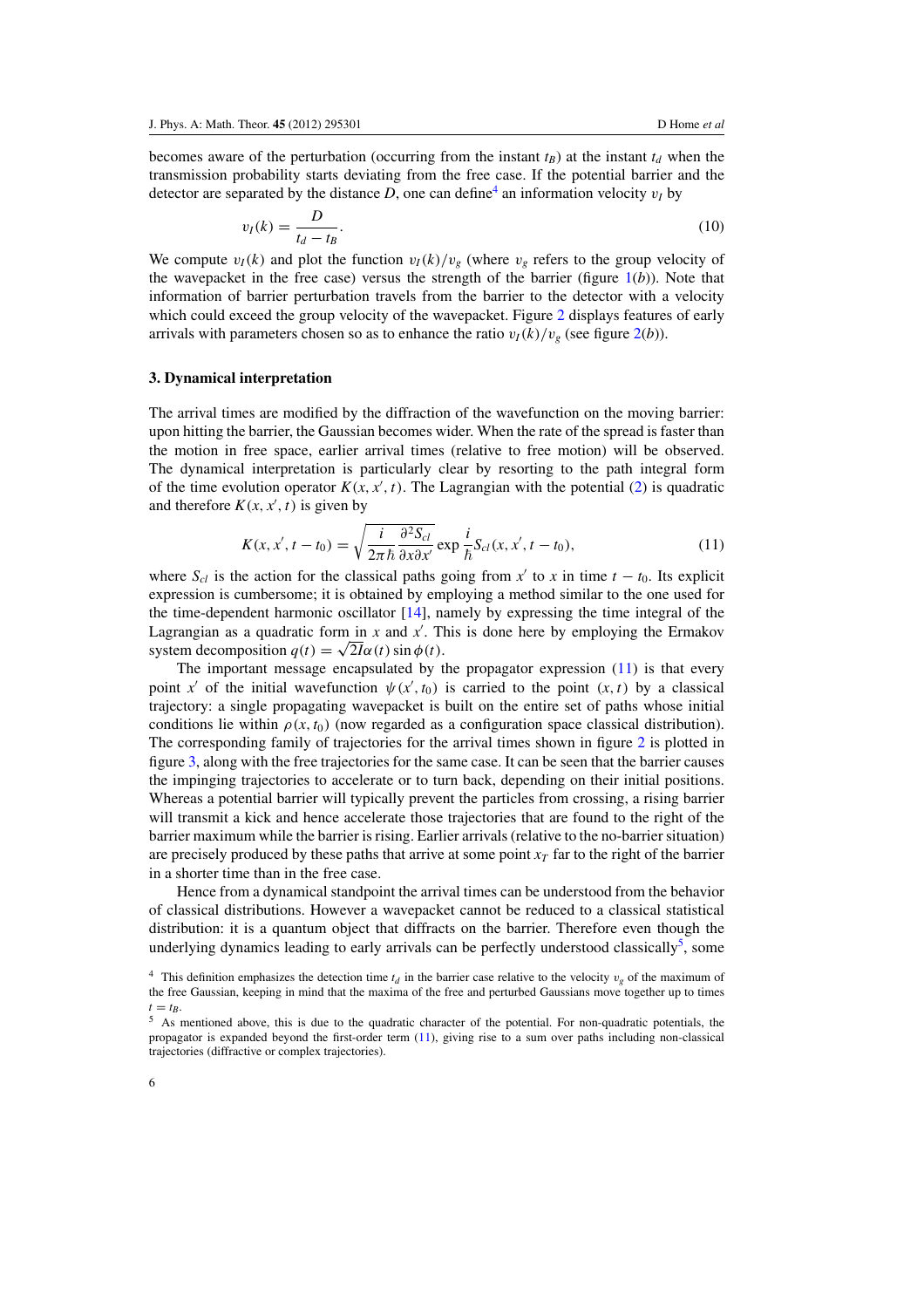<span id="page-6-0"></span>

**Figure 3.** Trajectories  $q(t)$  for the situation portrayed in figure [2](#page-5-0) (black lines: free case; grey (red online) lines: time-dependent barrier with  $k = 1/500$ . The initial conditions for each trajectory are randomly chosen within the initial distribution  $\rho(x, t_0)$ , centered at  $x = -1000$ . The barrier potential, maximal at  $t = t_B$ , highly spreads the pencil of trajectories, resulting in the diffraction of the wavepacket.

effects can be specifically quantum (such as in entanglement generation, as described below in section [4\)](#page-7-0). Note that the mechanism producing early arrivals in the present case is qualitatively different than the pulse reshaping involving evanescent waves in a dispersive medium giving rise to superluminal group velocities, see e.g. [\[15](#page-10-0), [16](#page-10-0)]. Here, the diffraction on the barrier distorts essentially the tails of the wavepacket, but otherwise there is no other significant pulse reshaping.

## **4. Toward possible applications**

We present in this section two illustrations implementing the early arrivals phenomenon. These illustrations, concerning a scheme for key generation and a procedure to speed-up entanglement between two qubits, may be considered as outlines needing further development in order to enable the closer examination of the actual realizability of the envisaged applications.

## *4.1. Key generation scheme using early arrivals*

We have seen above that the transmission probability for the perturbed barrier exceeds that of the free case in a particular time interval. The detector during this time interval therefore records more number of particles than it would have in the free case. We have also provided an expression to measure how fast the information about perturbation of the wavepacket travels to the detector. In order for Alice and Bob to use this effect for a key generation, we now suppose that Alice and Bob perform the following experiment. Alice at the barrier receives single particles, one by one, prepared in the given Gaussian state. At first, she lets the particles move on without doing anything, and Bob at the detector, which is at a fixed location, detects the number of particles reaching the specified location for a particular chosen instant of time (position measurement). Then the chosen instant of time is varied, and the procedure is repeated for many such instants, thereby generating the curve  $T_f(t)$ . Alice then introduces the barrier perturbation by choosing a particular value for the barrier strength *k*, which she fixes to be the same for all particles. Bob again repeats the earlier procedure for all particles, one by one, and in a way similar to the above is able to generate the curve  $T_k(t)$ . Next, by comparing *T<sub>f</sub>* with *T<sub>k</sub>*, Bob is able to obtain *t<sub>c</sub>*, *t<sub>d</sub>* and hence,  $\Delta_t$ , and then compute  $\eta$  using equations [\(8\)](#page-5-0) and [\(9\)](#page-5-0). The whole experiment is repeated by Alice and Bob many times for randomly chosen different values of the barrier strength *k* by Alice, leading to the inference in the above manner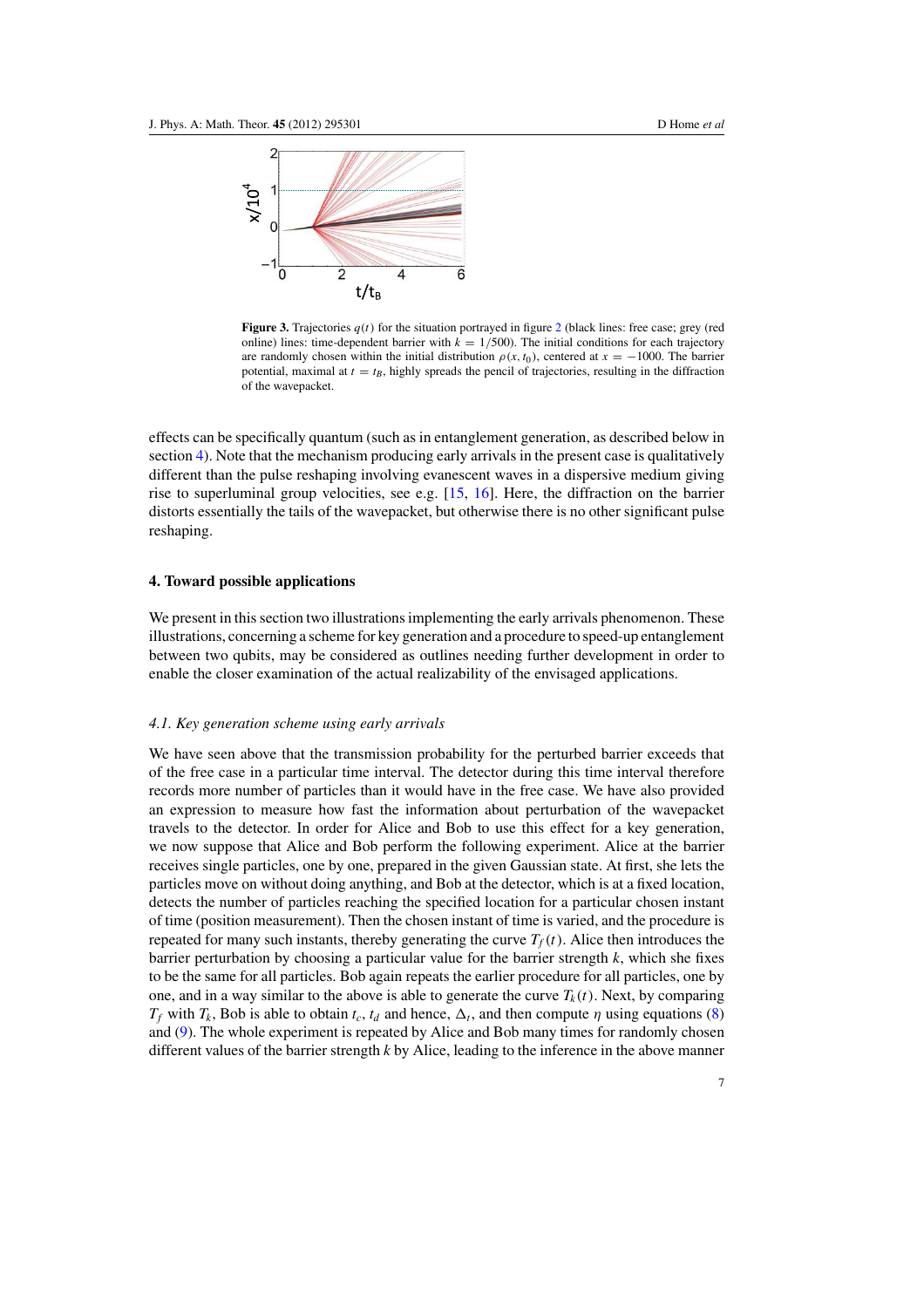<span id="page-7-0"></span>of the corresponding magnitude  $\eta(k)$  by Bob. A particular functional relation between k and  $\eta(k)$  (say, curve  $1(c)$ ) is chosen as a key which is shared by Alice and Bob.

It needs to be mentioned that the above method of key generation is different from the standard quantum key distribution scheme in which one element of the key is generated by transmitting one particle. However, in order to determine to what extent such a scheme could be secure, a more detailed analysis would be required. In particular, note that in our scheme, a single value of  $\eta$  corresponding to the given value of  $k$  has to be obtained by sending particles one after the other, thereby generating an ensemble of particles representing the whole wavepacket. Hence, the question as to whether any intervention by an eavesdropper, such as performing a measurement, can be detected through distortion of the relation between *k* and  $v_I$  is non-trivial, and for example, would depend upon the choice of the subset of the ensemble selected for the purpose of eavesdropping. A quantitative comparison with security issues involved in usual quantum key distribution schemes (see, for example, [\[18](#page--1-0)]), would obviously be interesting, depending upon the extent to which our scheme can be comprehensively developed.

## *4.2. Effect on entanglement generation*

The phenomenon inducing earlier arrival times can also be employed to speed-up the generation of entanglement between qubits mediated by a wavepacket. Note that scatteringbased strategies aiming at entangling qubits have become increasingly popular in quantum information processing tasks [\[19\]](#page--1-0). Assume Alice, sitting at  $x_A = q_0$  wants to send shared information using a single-particle wavepacket to Bob, placed to the right at  $x_B = x_T > 0$  and to Charlie, sitting to Alice's left at  $x_C = -x_T < 0$ . Alice creates an initial state by superposing two Gaussians given by equation [\(1\)](#page-2-0) with opposite mean momentum

$$
\xi(x, t_0) = \left(\frac{8m}{\pi\alpha_0^2}\right)^{1/4} e^{-m[x - q_0]^2/\alpha_0^2} \cos(p_0[x - q_0]/\hbar).
$$
 (12)

Bob and Charlie possess qubits, initially in the 'off' state  $|0\rangle_B$  and  $|0\rangle_C$ . We assume an effective unitary interaction between the particle wavepacket and the qubits by which  $|0\rangle_B$  is switched in a very short time (relative to the other timescales of the problem) into the 'on' state  $|1\rangle_B$ provided  $x > x_B$  and similarly  $|0\rangle_C$  is switched into  $|1\rangle_C$  for  $x < x_C$ ; the backreaction on the wavepacket is supposed to be negligible. The initial total quantum state is a product state of the initial superposed Gaussians [\(12\)](#page-8-0) and the qubits in the off-state:

$$
|\Psi(t_0)\rangle = |\xi(t_0)\rangle|0\rangle_B|0\rangle_C. \tag{13}
$$

The state subsequently evolves into the entangled wavepacket-qubits state

$$
\langle x|\Psi(t)\rangle = \frac{1}{N^{1/2}}\xi(x,t)\big[\theta(x_B - x)\theta(x - x_C)|0\rangle_B|0\rangle_C + \theta(x - x_B)|1\rangle_B|0\rangle_C + \theta(x_C - x)|0\rangle_B|1\rangle_C\big],\tag{14}
$$

where  $\xi(x, t)$  is the wavefunction evolved from [\(12\)](#page-8-0), i.e. the sum of two wavepackets, one propagating toward Bob and the other toward Charlie;  $\theta$  denotes the unit-step function and *N* is the normalization constant. Note that for small *t*,  $\xi(x, t)$  is nonzero only in the interval  $x_C \le x \le x_B$  and  $|\Psi(t)\rangle$  remains a product state, whereas for large *t*,  $\xi(x, t)$ has non-negligible amplitude for  $x > x_B$  and  $x < x_C$ : the qubits are entangled and  $N \approx \int_{x_B}^{+\infty} dx \, |\psi(x, t)|^2 + \int_{-\infty}^{x_C} dx \, |\psi(x, t)|^2$ , that is, the sum of the transmission coefficients [\(6\)](#page-3-0) at  $x_B$  and  $x_C$ .

The wavepacket can be seen as mediating the entanglement of Bob and Charlie's qubits. The corresponding entanglement rate can be quantified by computing the linear entropy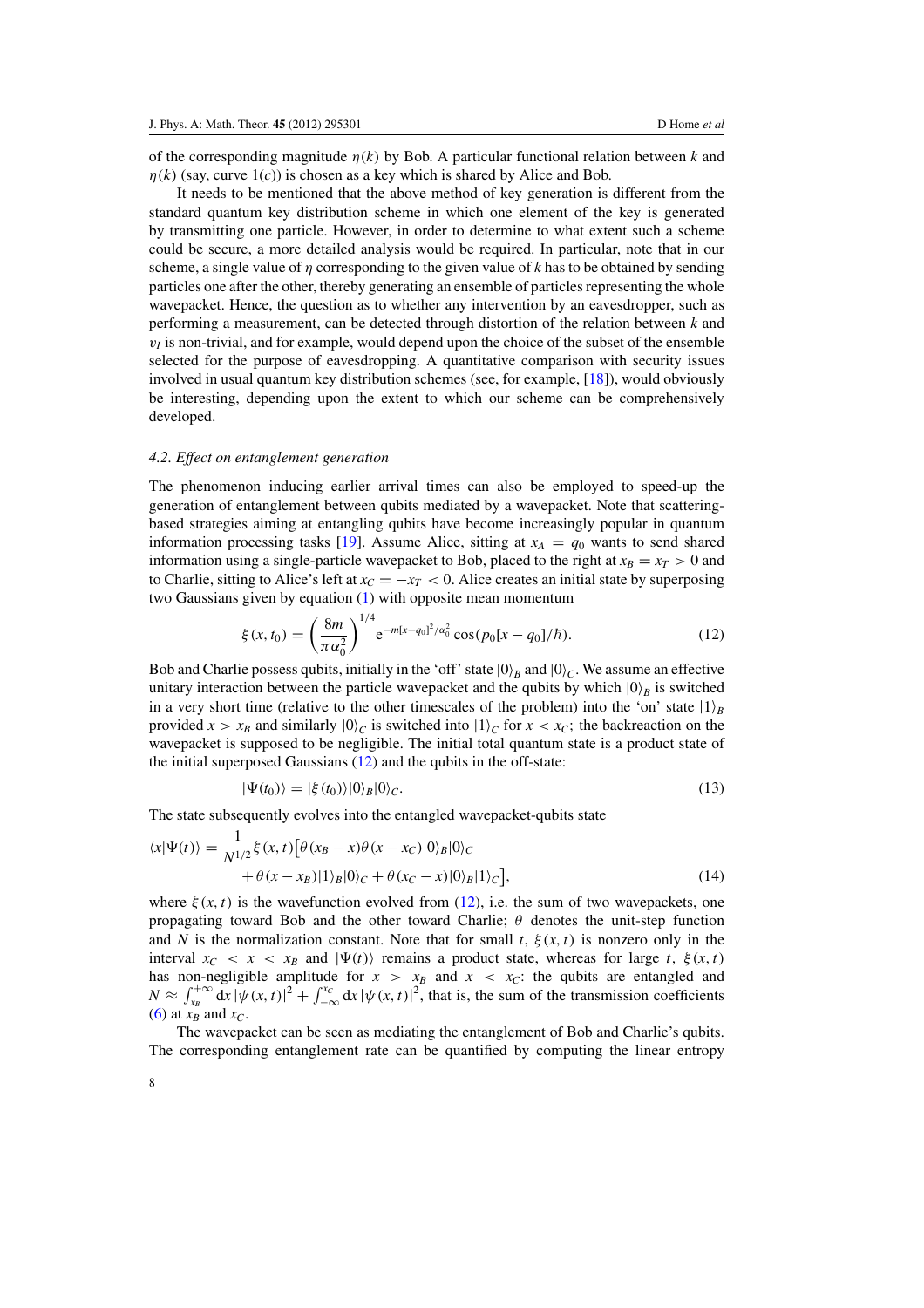<span id="page-8-0"></span>

**Figure 4.** Entanglement buildup (quantified by the linear entropy  $S_{LE}(t)$ ) between Bob's and Charlie's qubits following the scheme described in section 4.2, for the free case (black solid curve) and in the presence of a transient barrier (grey (red online) dashed curve). The parameters taken are those corresponding to the transient barrier problem displayed in figure [2](#page-5-0) with  $k = 10^{-4}$ , and  $x_A = q_0, x_B = -x_C = 10^4$  (in atomic units).

associated with one or the other qubit's reduced density matrix. Starting from the total density matrix  $\rho(t) = |\Psi(t)\rangle \langle \Psi(t)|$ , one computes first the reduced density matrix

$$
\rho_q(t) = \int dx \langle x | \Psi(t) \rangle \langle \Psi(t) | x \rangle \tag{15}
$$

associated with the entangled qubits, depending again on the transmission coefficients [\(6\)](#page-3-0) at  $x_B$  and  $x_C$ . Then by tracing over either Bob's or Charlie's qubit states, one obtains the density matrix  $\rho(t)$  associated with a single qubit. The linear entropy  $S_{\text{LE}}$  is defined as

$$
S_{\text{LE}}(t) = 1 - Tr[\rho(t)]^2; \tag{16}
$$

 $S_{\text{LE}}(t)$  vanishes for product states and here its highest value is  $1/2$ , reached when the qubits are maximally entangled.

Entanglement speed-up can be obtained if Alice combines the procedure we have just mentioned with a weak barrier centered at  $x = 0$  that is raised and lowered for a short moment around  $t = t_B$ , that is, when the part of the wavepacket sent to Bob arrives at  $x = 0$ . Then as explained in section [2,](#page-2-0) the diffraction of the wavepacket on the barrier will result in parts of the wavepacket reaching Bob's qubit earlier than in the barrier-free case. The barrier must be weak in order to ensure no appreciable part of the wavepacket traveling toward Bob is reflected. Note that the appearance of a time-dependent barrier has no effect on the wavepacket traveling toward Charlie.

An example of entanglement speed-up is shown in figure [4,](#page-9-0) which compares the linear entropy  $S_{\text{LE}}(t)$  in the free case with the linear entropy computed with identical parameters but in the presence of a weak barrier. Significative entanglement is generated earlier than in the free case, although the maximally entangled state is obtained at longer times than in the free case. This is a straightforward consequence of the dynamical explanation given in section [3:](#page-6-0) a fraction of the wavepacket is accelerated by the rising barrier, allowing for an initial faster entanglement buildup, while a fraction of the wavepacket is decelerated by the barrier, so that the reduced linear entropy attains its maximum later than in the free case. The fact that entanglement—a specific quantum feature—reflects the underlying dynamics (even when the latter is purely classical) is a result that holds well beyond the specific example studied here and that has given rise to several investigations in the last decade including in scattering situations (see e.g. [\[20\]](#page--1-0) and references therein).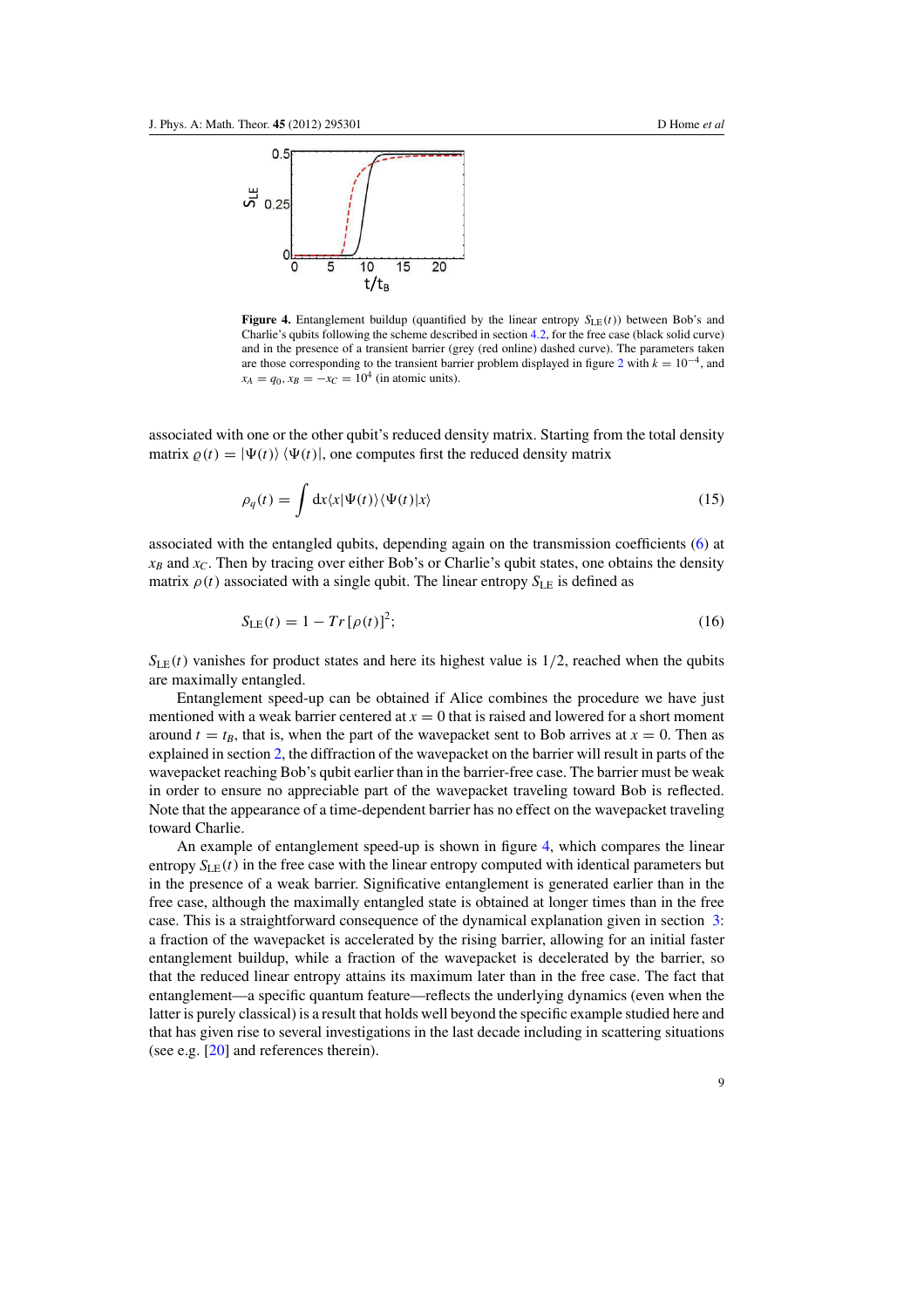# <span id="page-9-0"></span>**5. Discussion and conclusion**

In this work, we have analytically investigated the effect by which the transmission probability of a wavepacket impinging on a transient barrier exceeds that corresponding to free propagation for a certain interval of time. We have further introduced a scheme to quantify the magnitude of this effect attributable to the early arrivals of particles within a small duration of time. Although quantum mechanically this effect originates from the interaction of the Schrodinger wavefunction with a time-dependent barrier, its dynamical interpretation can be obtained, by using the semiclassical propagator, in terms of classical trajectories, with each trajectory carrying a part of the diffracted wave. Here, as in other cases in which the incident wave packet gets distorted on striking the barrier, the concept of signal velocity needs to be defined operationally, and it can exceed the group velocity of the wavepacket [\[15–17\]](#page-10-0). Accordingly, we have introduced a form of information velocity which measures the speed at which information about the barrier perturbation propagates across the wavepacket.

Furthermore, we have suggested the possibility of this effect being used for communication across the wavepacket. A preliminary idea of a simple scheme of information transfer has been outlined which is based upon the one-to-one correspondence between any particular value of the barrier strength chosen and the measured value of the magnitude of the early arrivals. In such a scheme, whose details require elaboration in a future work, the transfer of classical information using the quantum wavefunction is quite different from usual quantum key generation schemes. Finally, we have presented a simple scheme by which this transmission across a transient barrier can speed up the generation of entanglement. Further work involving the time-dependent reflection and transmission of wavepackets from various types of transient barriers is required for the purpose of experimental tests and applications of the effect demonstrated and analyzed in this paper.

## **Acknowledgments**

ASM and DH acknowledge support from the DST Project SR/S2/PU-16/2007. DH thanks Centre for Science, Kolkata for useful support.

#### **References**

- [1] Robinett R W 2004 *Phys. Rep.* **[392](http://dx.doi.org/10.1016/j.physrep.2003.11.002)** 1
- [2] del Campo A, Garcia-Calderon G and Muga J G 2009 *Phys. Rep.* **[476](http://dx.doi.org/10.1016/j.physrep.2009.03.002)** 1
- [3] Sokolovski D and Sala Mayato R 2010 *Phys. Rev.* A **81** [022105](http://dx.doi.org/10.1103/PhysRevA.81.022105)
- [4] Schmidt S, Muga J G and Ruschhaupt A 2009 *Phys. Rev.* A **80** [023406](http://dx.doi.org/10.1103/PhysRevA.80.023406)
- [5] Bandyopadhyay S, Majumdar A S and Home D 2002 *Phys. Rev.* A **65** [052718](http://dx.doi.org/10.1103/PhysRevA.65.052718)
- [6] Ali Md Manirul, Majumdar A S and Home D 2002 *Phys. Lett.* A **[304](http://dx.doi.org/10.1016/S0375-9601(02)01353-1)** 61
- [7] Baskouta S, Jannussi A and Mimanisi R 1993 *J . Phys. A: Math. Gen.* **26** [7137](http://dx.doi.org/10.1088/0305-4470/26/23/048)
- [8] Guo G, Ren Z, Ju G and Guo X 2011 *J. Phys. A: Math. Theor.* **44** [185301](http://dx.doi.org/10.1088/1751-8113/44/18/185301)
- [9] Pedrosa I A and Guedes I 2004 *Int. J. Mod. Phys.* B **18** [1379](http://dx.doi.org/10.1142/S0217979204024732)
- [10] Papadopoulos G J 1990 *J. Phys. A: Math. Gen.* **23** [935](http://dx.doi.org/10.1088/0305-4470/23/6/016)
- [11] Fernandez-Guasti M and Moya-Cessa H 2003 *J. Phys. A: Math. Gen.* **36** [2069](http://dx.doi.org/10.1088/0305-4470/36/8/305)
- [12] Matzkin A 2001 *J. Phys. A: Math. Gen.* **34** [7833](http://dx.doi.org/10.1088/0305-4470/34/38/309)
- [13] Muga J G, Mayato R Sala and Egusquiza I L (ed) 2008 *Time in Quantum Mechanics* 2nd edn (Berlin: Springer)
- [14] Chetouani L, Guechi L and Hammann T 1989 *Phys. Rev.* A **40** [1157](http://dx.doi.org/10.1103/PhysRevA.40.1157)
- [15] Garrison J C, Mitchell M W, Chiao R Y and Bolda E L 1998 *Phys. Lett.* A **[245](http://dx.doi.org/10.1016/S0375-9601(98)00381-8)** 19
- [16] Sauter T 2001 *Phys. Lett.* A **[282](http://dx.doi.org/10.1016/S0375-9601(01)00183-9)** 145
- [17] Winful H 2006 *Phys. Rep.* **[436](http://dx.doi.org/10.1016/j.physrep.2006.09.002)** 1